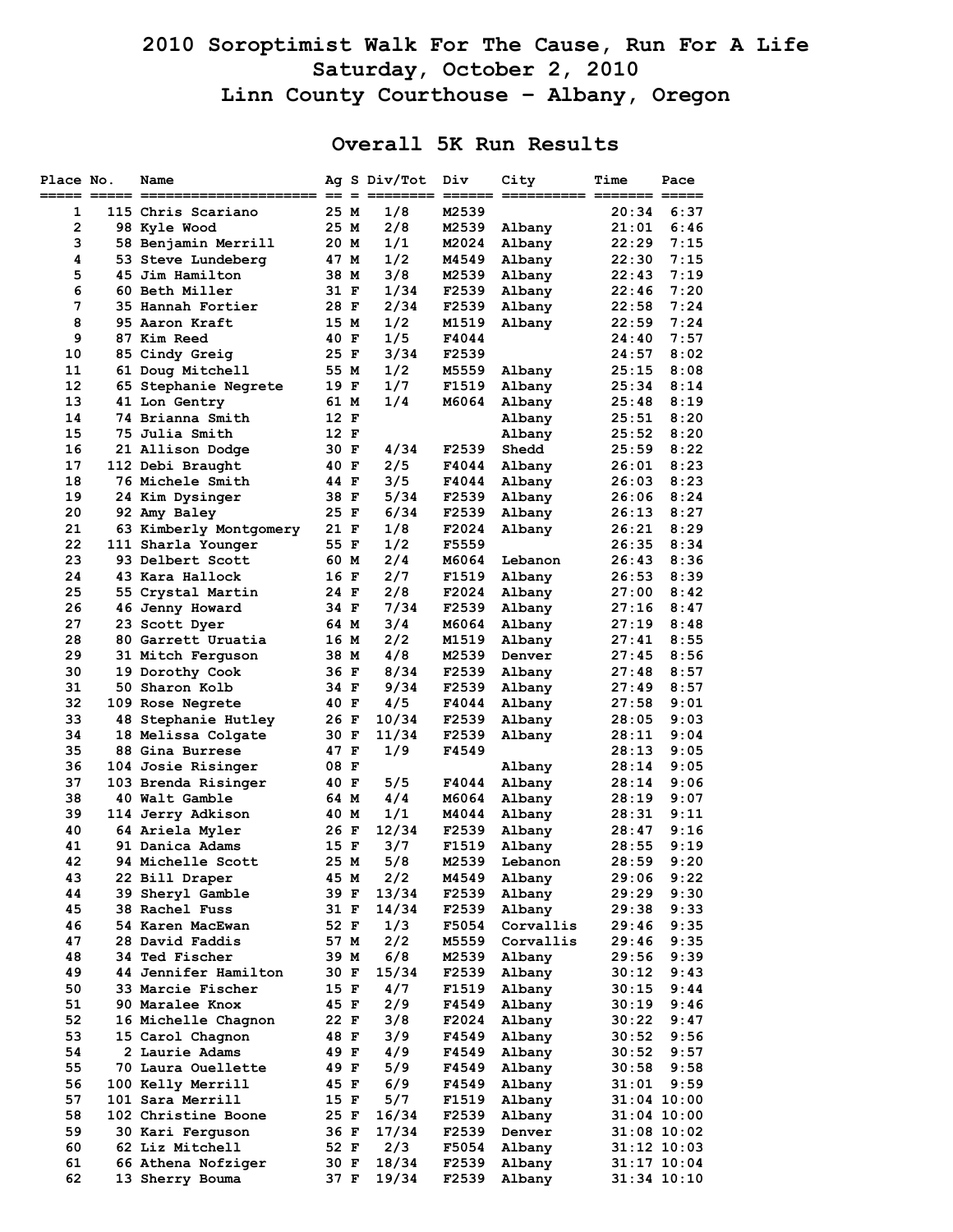| 63 |    | 86 Allison Nelke              | 15 F |             | 6/7   | F1519 |                          |                 | $31:45$ $10:14$ |
|----|----|-------------------------------|------|-------------|-------|-------|--------------------------|-----------------|-----------------|
| 64 |    | 20 Carrie Corcoran            | 29 F |             | 20/34 | F2539 | Stayton                  |                 | 31:56 10:17     |
| 65 |    | 113 Jessica Perlenfein        | 25 F |             | 21/34 | F2539 | Albany                   |                 | $32:05$ 10:20   |
| 66 |    | 116 Nichol Scariano           | 25 F |             | 22/34 | F2539 |                          |                 | $32:11$ $10:22$ |
| 67 |    | 110 Jodi Christophersen       | 25 F |             | 23/34 | F2539 | Albany                   |                 | $32:13$ $10:23$ |
| 68 |    | 77 Chris St Germaina          | 26 M |             | 7/8   | M2539 | Albany                   |                 | $32:31$ $10:28$ |
| 69 |    | 5 Shelby Bason                | 28 F |             | 24/34 | F2539 | Albany                   |                 | $32:46$ 10:33   |
| 70 |    | 78 Alecia St. Germaina        | 26 F |             | 25/34 | F2539 | Albany                   |                 | $33:12$ $10:41$ |
| 71 |    | 59 Amy Miller                 | 26 F |             | 26/34 | F2539 | Albany                   |                 | $33:13$ $10:42$ |
| 72 |    | 89 Jeanne Turner              | 65 F |             | 1/2   | F6599 |                          |                 | $33:16$ $10:43$ |
| 73 |    | 10 Lindsay Blance             | 24 F |             | 4/8   | F2024 | Albany                   |                 | $35:01$ $11:17$ |
| 74 |    | 106 Terri Bridenbeck          | 50 F |             | 3/3   | F5054 | Albany                   |                 | $35:08$ 11:19   |
| 75 |    | 57 Megan McDonald             | 20 F |             | 5/8   | F2024 | Albany                   |                 | 35:22 11:23     |
| 76 |    | 51 Rachel Lane                | 37 F |             | 27/34 | F2539 | Albany                   |                 | 35:27 11:25     |
| 77 |    | 105 Louisa Babcock            | 25 F |             | 28/34 | F2539 | Corvallis                |                 | 36:10 11:39     |
| 78 |    | 36 Shannon Foster             | 31 F |             | 29/34 | F2539 | Albany                   |                 | 36:33 11:46     |
| 79 |    | 9 Lori Bernard                | 30 F |             | 30/34 | F2539 | Albany                   |                 | $36:47$ $11:51$ |
| 80 |    | 117 Karna Berg                | 45 F |             | 7/9   | F4549 | Albany                   |                 | $36:48$ 11:51   |
| 81 |    | 67 Joanna Nuccio Stocksl 62 F |      |             | 1/3   | F6064 | Albany                   |                 | 37:20 12:01     |
| 82 |    | 107 Nichol Merrill            | 25 F |             | 31/34 | F2539 | Tangent                  |                 | 38:09 12:17     |
| 83 |    | 108 Kitty Fox                 | 25 F |             | 32/34 | F2539 | Albany                   |                 | 38:11 12:18     |
| 84 | 47 | Judy Hoyos                    | 66 F |             | 2/2   | F6599 | Albany                   |                 | 38:47 12:29     |
| 85 |    | 25 Elaine Eastman             | 55 F |             | 2/2   | F5559 | Albany                   |                 | 38:56 12:32     |
| 86 |    | 8 Pat Bedore                  | 61 F |             | 2/3   | F6064 | Albany                   |                 | 38:57 12:33     |
| 87 |    | 83 Martha Wells               | 60 F |             | 3/3   | F6064 | Albany                   |                 | 38:58 12:33     |
| 88 |    | 97 Kendra Whaley              | 15 F |             | 7/7   | F1519 | Sweet Home               |                 | 38:58 12:33     |
| 89 |    | 96 Tiara Graham               | 25 F |             | 33/34 | F2539 | Brownsville              |                 | 39:18 12:39     |
| 90 |    | 49 Adam Kolb                  | 34 M |             | 8/8   | M2539 | Albany                   |                 | 39:27 12:42     |
| 91 |    | 69 Nancy Okain                |      | $\mathbf F$ |       |       | Albany                   |                 | 40:40 13:06     |
| 92 |    | 12 Nancy Bond                 | 47 F |             | 8/9   | F4549 | Lebanon                  |                 | $40:51$ 13:09   |
| 93 |    | 84 Wendie Wunderwald          | 48 F |             | 9/9   | F4549 | Lebanon                  |                 | $40:52$ 13:10   |
| 94 |    | 79 Katie Steinback-Smit       | 29 F |             | 34/34 | F2539 | Stayton                  | $40:53$ $13:10$ |                 |
| 95 |    | 1 Jeanette Aceves             | 23 F |             | 6/8   | F2024 | Albany                   | $40:56$ $13:11$ |                 |
| 96 |    | 99 Christina Mellinger        | 20 F |             | 7/8   | F2024 | Albany                   | 41:32 13:22     |                 |
| 97 |    | 17 John Colgate               | 8    | F           |       |       | Albany                   |                 | 42:30 13:41     |
| 98 |    | 29 Allyssa Feller             | 23 F |             | 8/8   | F2024 | Independence 57:16 18:26 |                 |                 |
|    |    |                               |      |             |       |       |                          |                 |                 |

## **5K Results By Age Group**

| FEMALE AGE GROUP: 1 TO 10  |    |       |                 |   |                         |                   |                 |
|----------------------------|----|-------|-----------------|---|-------------------------|-------------------|-----------------|
| 1 Josie Risinger           | 08 |       | $28:14$ 9:05    |   | 2 John Colgate          | 8                 | $42:30$ $13:41$ |
| FEMALE AGE GROUP: 11 TO 14 |    |       |                 |   |                         |                   |                 |
| 1 Brianna Smith            | 12 | 25:51 | 8:20            |   | 2 Julia Smith           | $12 \overline{ }$ | 25:52<br>8:20   |
| MALE AGE GROUP: 15 TO 19   |    |       |                 |   |                         |                   |                 |
| 1 Aaron Kraft              | 15 | 22:59 | 7:24            |   | 2 Garrett Uruatia       | 16                | 27:41<br>8:55   |
| FEMALE AGE GROUP: 15 TO 19 |    |       |                 |   |                         |                   |                 |
| 1 Stephanie Negrete        | 19 | 25:34 | 8:14            |   | 5 Sara Merrill          | 15                | $31:04$ 10:00   |
| 2 Kara Hallock             | 16 | 26:53 | 8:39            |   | 6 Allison Nelke         | 15                | $31:45$ $10:14$ |
| 3 Danica Adams             | 15 | 28:55 | 9:19            |   | 7 Kendra Whaley         | 15                | 38:58 12:33     |
| 4 Marcie Fischer           | 15 | 30:15 | 9:44            |   |                         |                   |                 |
| MALE AGE GROUP: 20 TO 24   |    |       |                 |   |                         |                   |                 |
| 1 Benjamin Merrill         | 20 | 22:29 | 7:15            |   |                         |                   |                 |
| FEMALE AGE GROUP: 20 TO 24 |    |       |                 |   |                         |                   |                 |
| 1 Kimberly Montgomery      | 21 | 26:21 | 8:29            |   | 5 Megan McDonald        | 20                | $35:22$ 11:23   |
| 2 Crystal Martin           | 24 | 27:00 | 8:42            |   | 6 Jeanette Aceves       | 23                | $40:56$ 13:11   |
| 3 Michelle Chagnon         | 22 | 30:22 | 9:47            | 7 | Christina Mellinger     | 20                | 41:32 13:22     |
| 4 Lindsay Blance           | 24 |       | $35:01$ 11:17   |   | 8 Allyssa Feller        | 23                | $57:16$ 18:26   |
| MALE AGE GROUP: 25 TO 29   |    |       |                 |   |                         |                   |                 |
| 1 Chris Scariano           | 25 | 20:34 | 6:37            |   | 3 Michelle Scott        | 25                | 28:59<br>9:20   |
| 2 Kyle Wood                | 25 | 21:01 | 6:46            |   | 4 Chris St Germaina     | 26                | $32:31$ $10:28$ |
| FEMALE AGE GROUP: 25 TO 29 |    |       |                 |   |                         |                   |                 |
| 1 Hannah Fortier           | 28 | 22:58 | 7:24            |   | 10 Jodi Christophersen  | 25                | $32:13$ 10:23   |
| 2 Cindy Greig              | 25 | 24:57 | 8:02            |   | 11 Shelby Bason         | 28                | $32:46$ 10:33   |
| 3 Amy Baley                | 25 | 26:13 | 8:27            |   | 12 Alecia St. Germaina  | 26                | $33:12$ $10:41$ |
| 4 Stephanie Hutley         | 26 | 28:05 | 9:03            |   | 13 Amy Miller           | 26                | $33:13$ $10:42$ |
| 5 Ariela Myler             | 26 | 28:47 | 9:16            |   | 14 Louisa Babcock       | 25                | $36:10$ $11:39$ |
| 6 Christine Boone          | 25 |       | $31:04$ 10:00   |   | 15 Nichol Merrill       | 25                | 38:09 12:17     |
| 7 Carrie Corcoran          | 29 |       | $31:56$ $10:17$ |   | 16 Kitty Fox            | 25                | $38:11$ $12:18$ |
| 8 Jessica Perlenfein       | 25 |       | $32:05$ 10:20   |   | 17 Tiara Graham         | 25                | $39:18$ 12:39   |
| 9 Nichol Scariano          | 25 |       | $32:11$ $10:22$ |   | 18 Katie Steinback-Smit | 29                | $40:53$ 13:10   |
| MALE AGE GROUP: 30 TO 34   |    |       |                 |   |                         |                   |                 |
| 1 Adam Kolb                | 34 |       | $39:27$ 12:42   |   |                         |                   |                 |